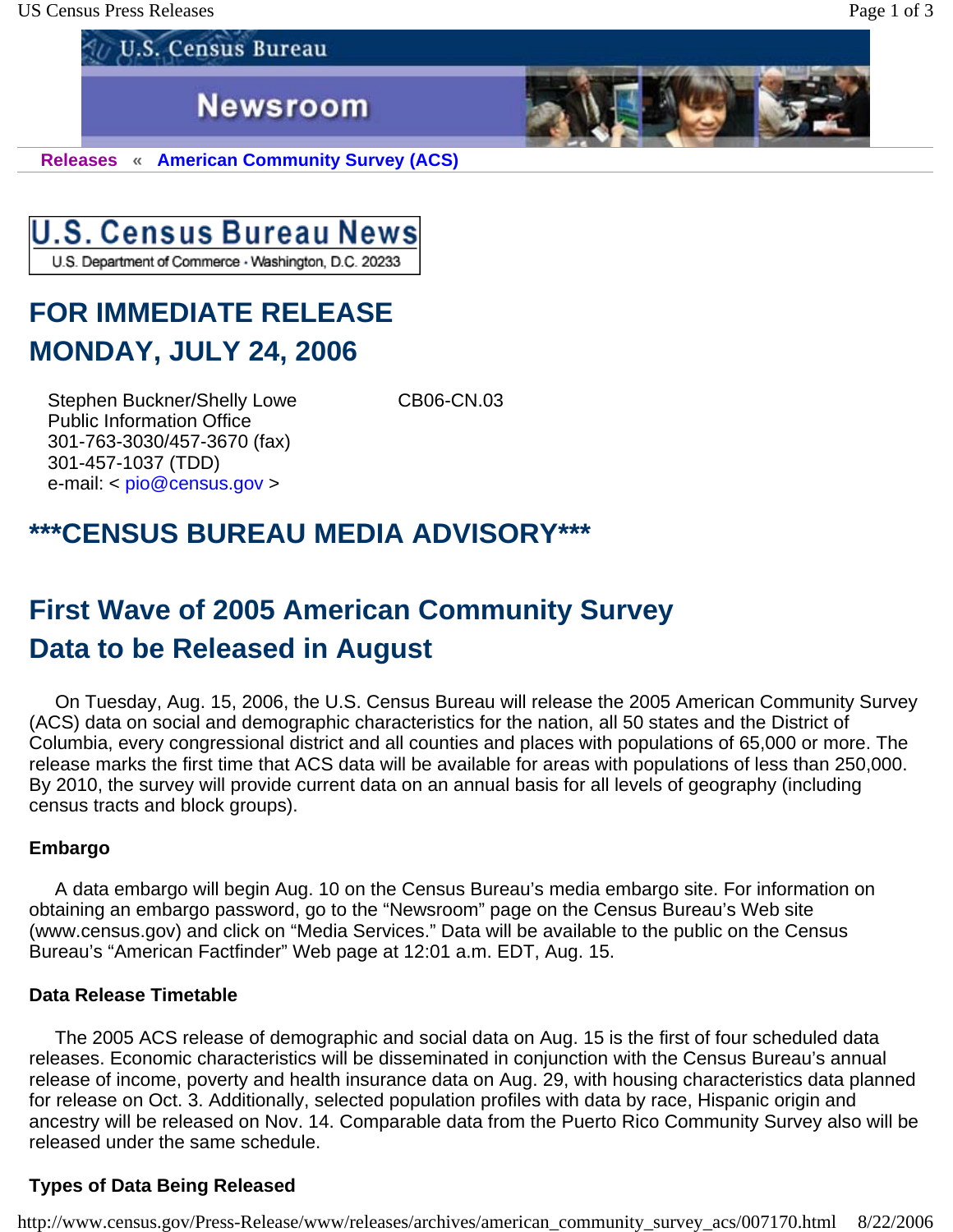- Race and ethnicity
- Origins and language
- Age and sex
- Education
- Marital status
- Grandparents as caregivers
- Veterans status
- Disability status
- Household size
- Citizenship and year of entry

Economic characteristics from the ACS will be released Aug. 29 and will cover the following characteristics:

- Income
- Poverty
- Employment status
- Occupation
- Industry
- Journey to work

The planned Oct. 3 release of ACS housing characteristics will include information on:

- Housing occupancy
- Units in structure
- Year structure built
- Rooms
- Bedrooms
- Housing tenure
- Year householder moved into unit
- Vehicles available
- House heating fuel
- Selected characteristics
- Occupants per room
- Value
- Mortgage status and selected monthly owner costs
- Gross rent

 Lastly, about 200 selected population profile tables will be released on Nov. 14 with data by race, Hispanic origin and ancestry.

## **Online briefing**

 On Aug. 2, Census Bureau officials will host a "Webinar" briefing for journalists, to answer questions about the upcoming data releases and demonstrate how to access the new data online. Details about how to register and access the audio briefing will be available closer to the date.

- X -

 *The American Community Survey is a powerful new tool designed to produce current local data for communities on a wide range of issues. The ACS is being mailed nationwide to about 250,000 (roughly 1 in-480) addresses a month and will provide current demographic, housing, social and economic information about America's communities every year — information previously available only once every 10 years.*